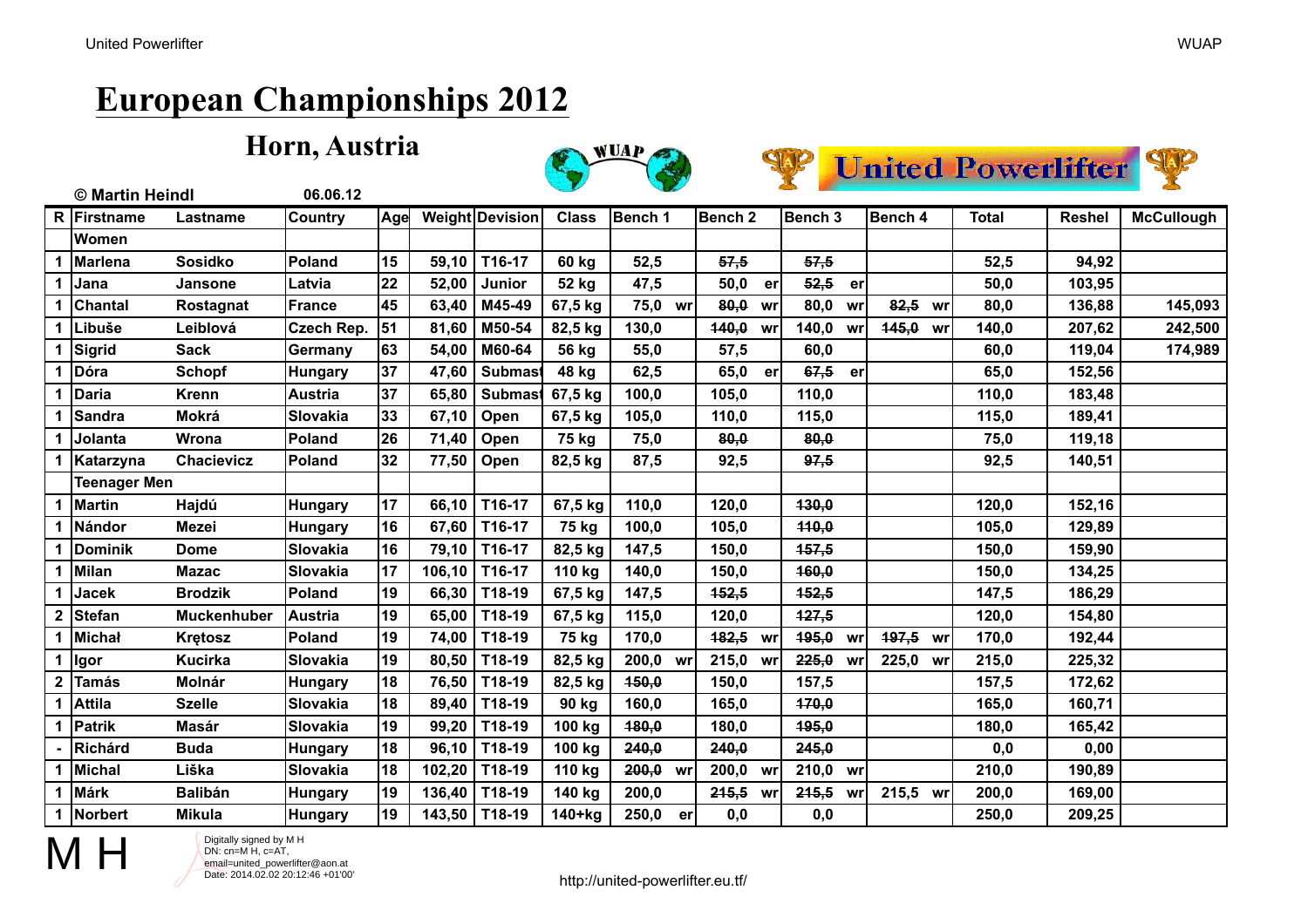





|              | © Martin Heindl          |                  | 06.06.12       |     |        |                 |              |             |                    |                    |             |              |               |                   |
|--------------|--------------------------|------------------|----------------|-----|--------|-----------------|--------------|-------------|--------------------|--------------------|-------------|--------------|---------------|-------------------|
|              | R Firstname              | Lastname         | Country        | Age |        | Weight Devision | <b>Class</b> | Bench 1     | Bench <sub>2</sub> | Bench 3            | Bench 4     | <b>Total</b> | <b>Reshel</b> | <b>McCullough</b> |
|              | <b>Junior Men</b>        |                  |                |     |        |                 |              |             |                    |                    |             |              |               |                   |
|              | Rafal                    | Zarnowski        | <b>Poland</b>  | 20  | 72,80  | <b>Junior</b>   | 75 kg        | 445,0       | 145,0              | 145,0              |             | 0,0          | 0,00          |                   |
|              | Manuel                   | <b>Schreiner</b> | <b>Austria</b> | 22  | 89,90  | <b>Junior</b>   | 90 kg        | 192,5       | 200,0              | 200,0              |             | 192,5        | 186,73        |                   |
| $\mathbf{2}$ | Daniel                   | Schirgi          | <b>Austria</b> | 22  | 88,40  | <b>Junior</b>   | 90 kg        | 190,0       | 190,0              | 200,0              |             | 190,0        | 186,39        |                   |
| 3            | Damian                   | Furga            | Poland         | 22  | 86,00  | <b>Junior</b>   | 90 kg        | 170,0       | 197,5              | 197,5              |             | 170,0        | 169,66        |                   |
| 1            | Martin                   | Litschauer       | <b>Austria</b> | 21  | 95,90  | Junior          | 100 kg       | 147,5       | 150,0              | 155,0              |             | 150,0        | 139,95        |                   |
|              | <b>Robert</b>            | Kohut            | Slovakia       | 22  | 92,50  | Junior          | 100 kg       | 495,0       | 195,0              | 495,0              |             | 0,0          | 0,00          |                   |
|              | Máté                     | Szilágyi         | <b>Hungary</b> | 21  | 94,20  | Junior          | 100 kg       | 280,0<br>wr | 280,0<br>wr        | 280,0<br>wr        |             | 0,0          | 0,00          |                   |
|              | Lukáš                    | Masár            | Slovakia       | 23  | 104,90 | <b>Junior</b>   | 110 kg       | 190,0       | 200,0              | 210,0              |             | 200,0        | 179,80        |                   |
| $\mathbf{2}$ | Adam                     | <b>Namysł</b>    | Poland         | 20  | 100,30 | Junior          | 110 kg       | 190,0       | 195,0              | 200,0              |             | 195,0        | 178,23        |                   |
| 3            | <b>Dainis</b>            | <b>Tkacovs</b>   | Latvia         | 21  | 101,60 | Junior          | 110 kg       | 160,0       | 175,0              | 182,5              |             | 175,0        | 159,08        |                   |
| 4            | <b>Christhopher Eibl</b> |                  | <b>Austria</b> | 22  | 105,30 | Junior          | 110 kg       | 132,5       | 140,0              | 145,0              |             | 140,0        | 125,72        |                   |
|              | <b>Michal</b>            | <b>Puzrla</b>    | Czech Rep.     | 22  | 113,60 | Junior          | 125 kg       | 170,0       | 230,0              | 230,0              |             | 170,0        | 148,92        |                   |
|              | <b>Master Men</b>        |                  |                |     |        |                 |              |             |                    |                    |             |              |               |                   |
|              | Zbigniew                 | Gulajski         | Poland         | 41  | 67,50  | M40-44          | 67,5 kg      | 420,0       | 120,0              | 147,5              | 156,0<br>er | 147,5        | 182,46        | 183,370           |
| 1            | Rudolf                   | <b>Siska</b>     | Slovakia       | 40  | 77,40  | M40-44          | 82,5 kg      | 175,0       | 185,0<br>er        | <b>195,5</b><br>wr |             | 185,0        | 201,10        | 201,095           |
|              | Imrich                   | <b>Klacso</b>    | Slovakia       | 41  | 98,90  | M40-44          | 100 kg       | 495,0       | 195,0              | 200,0              |             | 200,0        | 184,00        | 184,920           |
| $\mathbf{2}$ | Roman                    | Vida             | Slovakia       | 42  | 99,60  | M40-44          | 100 kg       | 180,0       | 190,0              | 490,0              |             | 180,0        | 165,06        | 167,371           |
|              | Janko                    | <b>Endre</b>     | <b>Hungary</b> | 40  | 108,10 | M40-44          | 110 kg       | 230,0       | 240,0              | 250,0              |             | 240,0        | 213,60        | 213,600           |
| 2            | Béla                     | <b>Kling</b>     | <b>Hungary</b> | 44  | 108,00 | M40-44          | 110 kg       | 220,0       | 220,0              | 230,0              |             | 220,0        | 195,80        | 204,415           |
| 3            | Joachim                  | <b>Krebs</b>     | <b>Austria</b> | 43  | 100,90 | M40-44          | 110 kg       | 185,0       | 190,0              | 195,0              |             | 195,0        | 177,84        | 182,820           |
| 4            | Franz                    | Gansinger        | <b>Austria</b> | 44  | 103,00 | M40-44          | 110 kg       | 170,0       | 177,5              | 0,0                |             | 177,5        | 160,46        | 167,520           |
|              | Ladislav                 | <b>Maszav</b>    | Slovakia       | 41  | 117,40 | M40-44          | 125 kg       | 220.0       | 230,0              | 240,0              |             | 240,0        | 208,32        | 209,362           |
| $\mathbf 2$  | Olivier                  | Groen            | <b>Swiss</b>   | 41  | 113,60 | M40-44          | 125 kg       | 222,5       | 230,0              | 240,0              |             | 230,0        | 201,48        | 202,487           |
|              | Ferenc                   | <b>Balázs</b>    | <b>Hungary</b> | 41  | 111,30 | M40-44          | 125 kg       | 300,0       | 300,0              | 300,0              |             | 0,0          | 0,00          | 0,000             |
|              | Rupert                   | <b>Wick</b>      | Germany        | 45  | 58,50  | M45-49          | 60 kg        | 142,5 wr    | 155,0 wr           | 160,0<br>wr        |             | 160,0        | 236,48        | 250,669           |
|              | Werner                   | Rampler          | <b>Austria</b> | 46  | 66,70  | M45-49          | 67,5 kg      | 122,5       | 127,5              | 130,5<br>wr        |             | 130,5        | 164,04        | 176,834           |
| 1            | <b>Oleg</b>              | <b>Illaronov</b> | Latvia         | 46  | 88,60  | M45-49          | 90 kg        | 160,0       | 210,0              | 212,5              | 215,0<br>wr | 212,5        | 208,04        | 224,264           |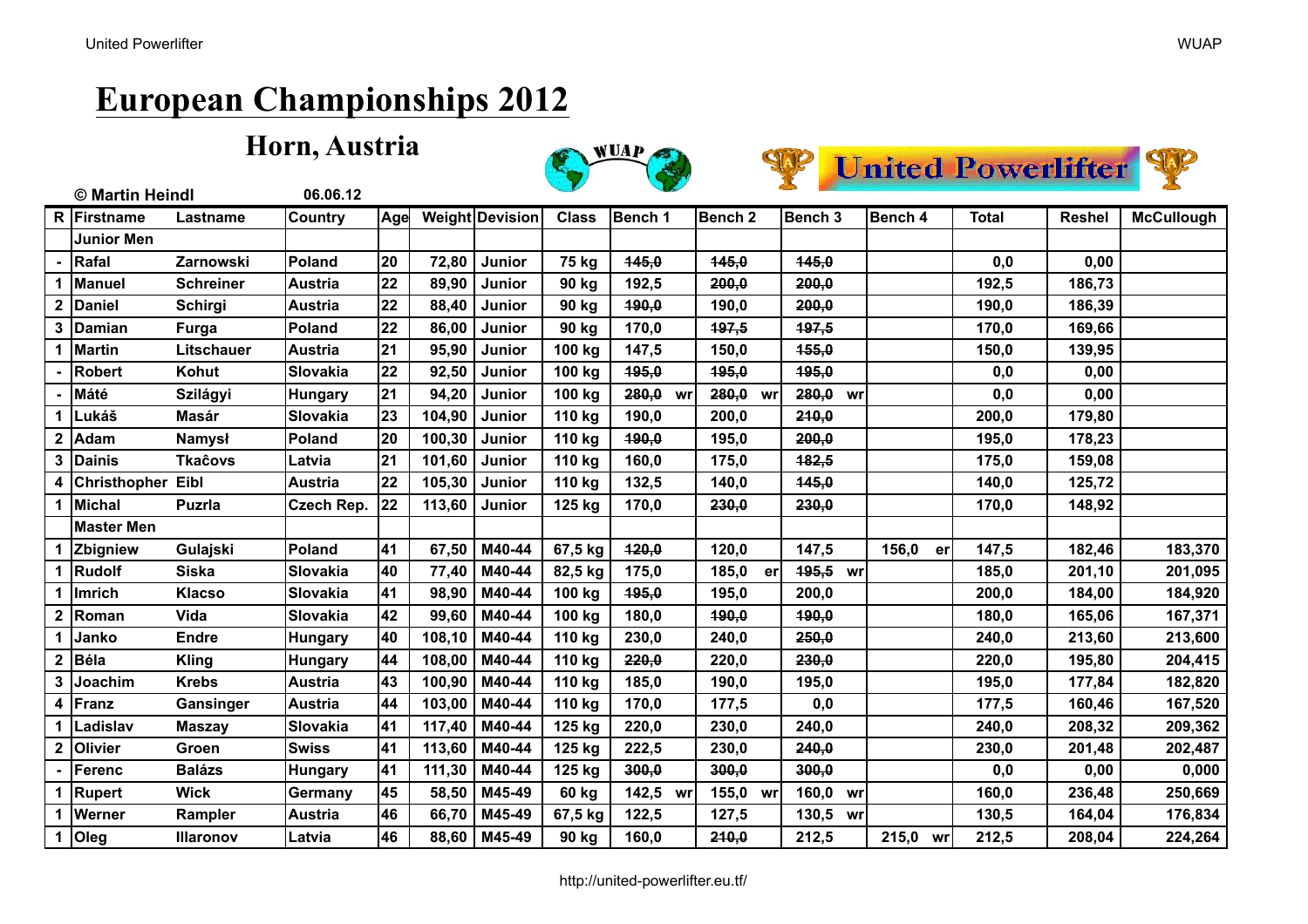





|                | © Martin Heindl  |                   | 06.06.12          |     |        |                 |              |         |                    |             |             |              |               |                   |
|----------------|------------------|-------------------|-------------------|-----|--------|-----------------|--------------|---------|--------------------|-------------|-------------|--------------|---------------|-------------------|
| R              | Firstname        | Lastname          | Country           | Age |        | Weight Devision | <b>Class</b> | Bench 1 | Bench <sub>2</sub> | Bench 3     | Bench 4     | <b>Total</b> | <b>Reshel</b> | <b>McCullough</b> |
| $\mathbf 2$    | <b>Vidmants</b>  | <b>Stenevicus</b> | Latvia            | 45  | 88,30  | M45-49          | 90 kg        | 440,0   | 120,0              | 127,5       |             | 120,0        | 117,72        | 124,783           |
| 3              | Michael          | Gust              | Germany           | 48  | 89,90  | M45-49          | 90 kg        | 100,0   | 105,0              | 440,0       |             | 105,0        | 101,85        | 113,461           |
| 4              | <b>Igors</b>     | <b>Ožima</b>      | Latvia            | 45  | 87,70  | M45-49          | 90 kg        | 85,0    | 90,0               | 95,0        |             | 90,0         | 88,83         | 94,160            |
|                | <b>Vincent</b>   | Kondákor          | Slovakia          | 48  | 98,40  | M45-49          | 100 kg       | 230,0   | 240,0              | 250,0       | 258,0<br>er | 240,0        | 221,28        | 246,506           |
| 1              | Karol            | Repiský           | Slovakia          | 47  | 108,30 | M45-49          | 110 kg       | 200,0   | 210,0              | 220,0       |             | 210,0        | 186,69        | 204,612           |
|                | Karl             | <b>Schrabauer</b> | <b>Austria</b>    | 45  | 105,50 | M45-49          | 110 kg       | 202,5   | 202,5              | 202,5       |             | 0,0          | 0,00          | 0,000             |
|                | <b>Didier</b>    | <b>Michelon</b>   | France            | 48  | 116,50 | M45-49          | 125 kg       | 325,0   | 325,0              | 327,5 wr    |             | 327,5        | 284,93        | 317,406           |
|                | <b>Csongor</b>   | <b>Kocsis</b>     | <b>Hungary</b>    | 48  | 127,90 | M45-49          | 140 kg       | 230,0   | 230,0              | 250,0       |             | 230,0        | 196,42        | 218,812           |
| 1              | <b>Arnd</b>      | Kuhnert           | Germany           | 54  | 86,80  | M50-54          | 90 kg        | 115,0   | 142,5              | 147,5       |             | 142,5        | 141,36        | 173,590           |
| $\overline{2}$ | Uwe              | Reinhardt         | Germany           | 51  | 83,10  | M50-54          | 90 kg        | 130,0   | 140,0              | 145,0       |             | 140,0        | 143,36        | 167,444           |
|                | Wiesław          | Wrŏbel            | Poland            | 54  | 95,70  | M50-54          | 100 kg       | 170,0   | 180,0              | 180,0       |             | 180,0        | 168,12        | 206,451           |
| 1              | Peter            | <b>Klimo</b>      | Slovakia          | 51  | 107,10 | M50-54          | 110 kg       | 205,0   | 210,0              | 210,0       |             | 210,0        | 187,32        | 218,790           |
| $\overline{2}$ | Romeo            | Lamprecht         | <b>Austria</b>    | 52  | 109,90 | M50-54          | 110 kg       | 175,0   | 190,0              | 200,0       |             | 200,0        | 177,00        | 210,099           |
| 1              | Péter            | <b>Bárányos</b>   | <b>Hungary</b>    | 50  | 124,50 | M50-54          | 125 kg       | 200,0   | 210,0              | 210,0       |             | 200,0        | 171,60        | 197,340           |
| $\mathbf{2}$   | Václav           | <b>Vimmer</b>     | <b>Czech Rep.</b> | 52  | 115,50 | M50-54          | 125 kg       | 160,0   | 175,0              | 0,0         |             | 175,0        | 152,60        | 181,136           |
| 3              | Michael          | <b>Schäfer</b>    | Germany           | 50  | 113,40 | M50-54          | 125 kg       | 170,0   | 180,0              | 480,0       |             | 170,0        | 148,92        | 171,258           |
| 1              | Frank            | <b>Hurrass</b>    | Germany           | 51  | 129,90 | M50-54          | 140 kg       | 180,0   | 200,0              | 0,0         |             | 200,0        | 170,40        | 199,027           |
|                | Peter            | Mihály            | Slovakia          | 53  | 151,70 | M50-54          | 140+kg       | 225,0   | 242,5 wr           | 242,5<br>wr |             | 242,5        | 201,03        | 242,646           |
| 1              | <b>István</b>    | <b>Tkálics</b>    | Hungary           | 56  | 65,10  | M55-59          | 67,5 kg      | 97,5    | 402,5              | 102,5       |             | 102,5        | 132,23        | 168,322           |
| 1              | Jozef            | Gabrhel           | Slovakia          | 56  | 73,50  | M55-59          | 75 kg        | 100,0   | 110,0              | 117,5       |             | 117,5        | 133,83        | 170,369           |
| 1              | Jānis            | Lasmanis          | Latvia            | 57  | 75,80  | M55-59          | 82,5 kg      | 115,0   | 127,5              | 135,0       |             | 135,0        | 149,45        | 193,830           |
| $\overline{2}$ | Gerd             | <b>Müller</b>     | Germany           | 59  | 79,30  | M55-59          | 82,5 kg      | 125,0   | 130,0              | 135,0       |             | 135,0        | 143,51        | 193,732           |
| 3              | <b>Thomas</b>    | Wagner            | Germany           | 55  | 80,90  | M55-59          | 82,5 kg      | 115,0   | 120,0              | 122,5       |             | 120,0        | 125,52        | 156,900           |
|                | Jürgen           | <b>Teubner</b>    | Germany           | 57  | 77,70  | M55-59          | 82,5 kg      | 175,0   | 175,0              | 175,0       |             | 0,0          | 0,00          | 0,000             |
| 1              | Franciszek       | <b>Szabluk</b>    | Poland            | 55  | 89,40  | M55-59          | 90 kg        | 190,0   | 200,0              | 200,0       |             | 190,0        | 185,06        | 231,325           |
|                | <b>Stanisław</b> | <b>Kozeko</b>     | Poland            | 55  | 99,10  | M55-59          | 100 kg       | 160,0   | 170,0              | 170,0       |             | 170,0        | 156,23        | 195,288           |
|                | <b>Krzysztof</b> | Kołodziej         | Poland            | 57  | 90,80  | M55-59          | 100 kg       | 160,0   | 160,0              | 460,0       |             | 0,0          | 0,00          | 0,000             |
| 1              | János            | Csatári           | <b>Hungary</b>    | 56  | 104,70 | M55-59          | 110 kg       | 190,0   | 200,0              | 200,0       |             | 200,0        | 179,80        | 228,885           |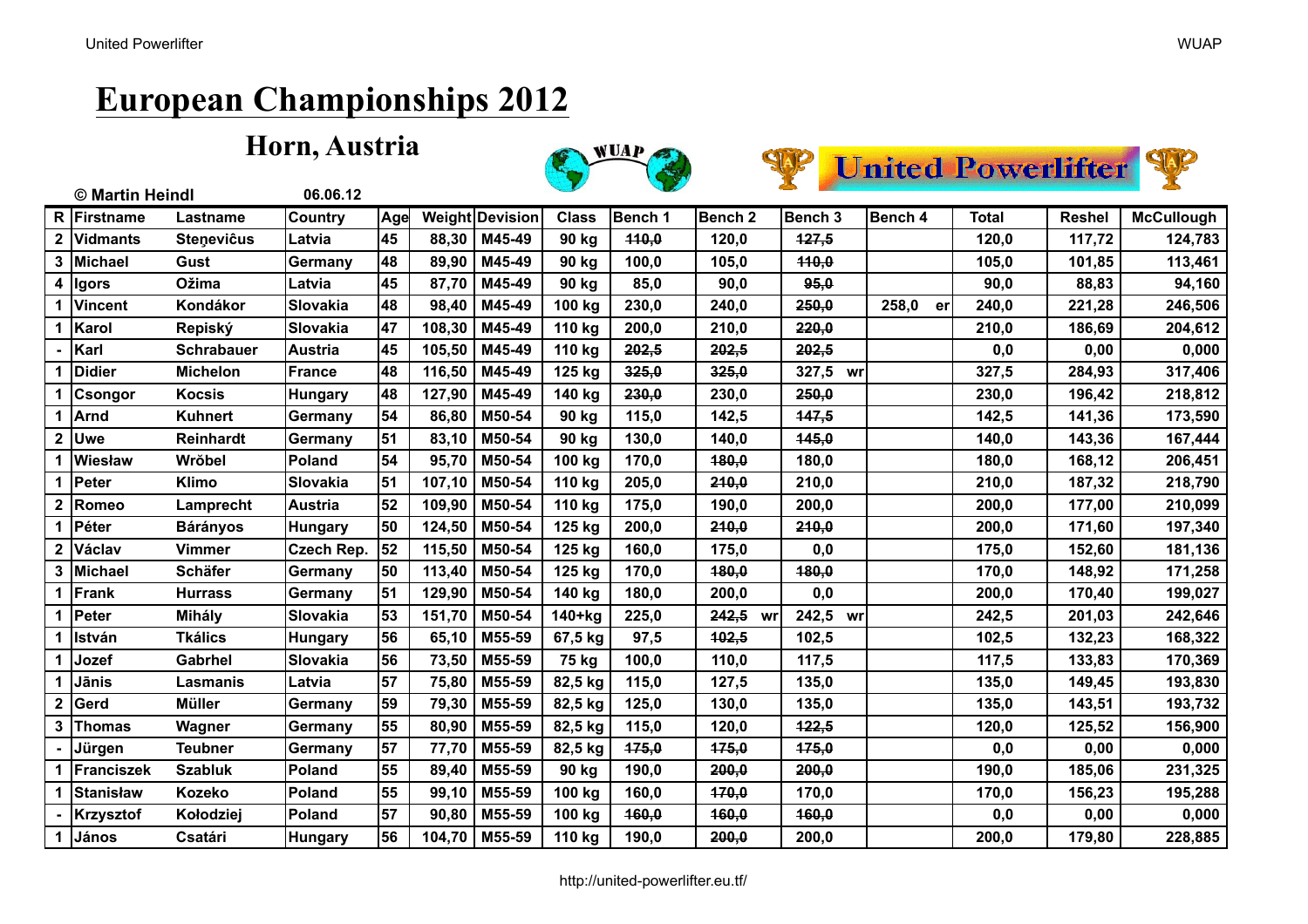





|                | © Martin Heindl      |                   | 06.06.12       |     |        |                 |              |                |                    |             |             |              |               |                   |
|----------------|----------------------|-------------------|----------------|-----|--------|-----------------|--------------|----------------|--------------------|-------------|-------------|--------------|---------------|-------------------|
|                | R Firstname          | Lastname          | Country        | Age |        | Weight Devision | <b>Class</b> | <b>Bench 1</b> | Bench <sub>2</sub> | Bench 3     | Bench 4     | <b>Total</b> | <b>Reshel</b> | <b>McCullough</b> |
| $\mathbf{2}$   | <b>Karel</b>         | Leibl             | Czech Rep.     | 57  | 105,50 | M55-59          | 110 kg       | 140,0          | 150,0              | 160,0       |             | 150,0        | 134,55        | 174,511           |
|                | Rüdiger              | <b>Bethge</b>     | Germany        | 58  | 118,90 | M55-59          | 125 kg       | 160,0          | 180,0              | 490,0       |             | 180,0        | 155,88        | 206,073           |
|                | Karl-Heinz           | May               | Germany        | 59  | 128,20 | M55-59          | 140 kg       | 155,0          | 190,0              | 211,0<br>wr |             | 190,0        | 162,26        | 219,051           |
|                | Franz                | Haar              | <b>Austria</b> | 64  | 74,70  | M60-64          | 75 kg        | 112,5          | 120,0              | 122,5       |             | 122,5        | 137,69        | 206,673           |
|                | Franz                | Modliba           | <b>Austria</b> | 62  | 81,20  | M60-64          | 82,5 kg      | 122,5          | 422,5              | 122,5       |             | 0,0          | 0,00          | 0,000             |
|                | Axel                 | Gersdorf          | Germany        | 61  | 97,00  | M60-64          | 100 kg       | 200,5<br>wr    | 205,0<br>wr        | 210,0<br>wr | 215,0<br>wr | 210,0        | 194,67        | 274,485           |
|                | <b>Ulrich</b>        | <b>Vetter</b>     | Germany        | 60  | 105,40 | M60-64          | 110 kg       | 175,0          | 182,5 wr           | 190,0<br>wr |             | 190,0        | 170,62        | 235,456           |
|                | Erwin                | <b>Trichlin</b>   | <b>Austria</b> | 73  | 66,80  | M70-74          | 67,5 kg      | 107,5          | 115,0              | 115,0       |             | 107,5        | 134,59        | 244,954           |
|                | <b>Dieter</b>        | <b>Schweitzer</b> | Germany        | 74  | 68,80  | M70-74          | 75 kg        | 55,0           | 60,0               | 65,0        |             | 60,0         | 72,90         | 135,594           |
|                | Gerd                 | <b>Meyerhofer</b> | Germany        | 74  | 76,90  | M70-74          | 82,5 kg      | 60,0           | 65,0               | 70,0        |             | 70,0         | 76,51         | 142,309           |
|                | Franz                | <b>Krivanek</b>   | <b>Austria</b> | 72  | 87,80  | M70-74          | 90 kg        | 67,5           | 72,5               | 75,0        |             | 75,0         | 73,88         | 131,498           |
|                | <b>Submaster Men</b> |                   |                |     |        |                 |              |                |                    |             |             |              |               |                   |
|                | Harald               | <b>Vielhaber</b>  | <b>Austria</b> | 36  | 82,00  | <b>Submast</b>  | 82,5 kg      | 155,0          | 155,0              | 160,0       |             | 160,0        | 165,44        |                   |
|                | Maciej               | <b>Jaskiewicz</b> | Poland         | 35  | 89,00  | <b>Submast</b>  | 90 kg        | 200,0          | 200,0              | 205,0       |             | 205,0        | 200,08        |                   |
| $\overline{2}$ | József               | <b>Kovács</b>     | <b>Hungary</b> | 35  | 87,10  | <b>Submast</b>  | 90 kg        | 180,0          | 495,0              | 200,0       |             | 200,0        | 198,00        |                   |
|                | <b>Mihails</b>       | <b>Rekainkis</b>  | Latvia         | 35  | 88,90  | <b>Submast</b>  | 90 kg        | 145,0          | 145,0              | 145,0       |             | 145,0        | 141,81        |                   |
|                | Sergii               | <b>Polutin</b>    | <b>Ukraine</b> | 36  | 99,90  | <b>Submast</b>  | 100 kg       | 270,0          | 270,0              | 300,0       | 313,0<br>wr | 300,0        | 274,80        |                   |
| 2              | <b>Daniel</b>        | Kaufmann          | Germany        | 36  | 98,90  | <b>Submast</b>  | 100 kg       | 245,0          | 245,0              | 272,5       |             | 245,0        | 225,40        |                   |
| 3              | <b>Juliusz</b>       | Zbierski          | Poland         | 38  | 97,00  | <b>Submast</b>  | 100 kg       | 220,0          | 225,0              | 230,0       |             | 230,0        | 213,21        |                   |
|                | <b>Arkadiusz</b>     | Herold            | Poland         | 38  | 97,80  | <b>Submast</b>  | 100 kg       | 250,0          |                    |             |             | 0,0          | 0,00          |                   |
|                | <b>Róbert</b>        | Csetényi          | <b>Hungary</b> | 35  | 101,20 | <b>Submast</b>  | 110 kg       | 200,0          | 215,0              | 215,0       |             | 215,0        | 195,87        |                   |
|                | <b>Miklos</b>        | Mihajlovic        | <b>Serbia</b>  | 36  | 123,70 | <b>Submast</b>  | 125 kg       | 220,0          | 252,5              | 262,5       |             | 262,5        | 225,75        |                   |
|                | Adam                 | Kozłowski         | Poland         | 38  | 110,60 | <b>Submast</b>  | 125 kg       | 250,0          | 250,0              | 260,0       |             | 260,0        | 229,58        |                   |
| 3              | <b>Marek</b>         | Hlaváč            | Czech Rep.     | 35  | 117,00 | <b>Submast</b>  | 125 kg       | 210,0          | 230,0              | 255,0       |             | 255,0        | 221,60        |                   |
|                | <b>Michael</b>       | Wohlrab           | <b>Austria</b> | 35  | 126,90 | <b>Submast</b>  | 140 kg       | 240,0          | 250,0              | 260,0       |             | 260,0        | 222,56        |                   |
| 1              | János                | Kajdi             | <b>Hungary</b> | 38  | 163,00 | <b>Submast</b>  | 140+kg       | 270,0          | 285,0              | 295,0       | 302,5<br>wr | 295,0        | 242,49        |                   |
| $\mathbf 2$    | <b>Szabo</b>         | <b>Ozor</b>       | Hungary        | 39  | 175,00 | <b>Submast</b>  | 140+kg       | 200,0          | 207,5              | 0,0         |             | 207,5        | 169,32        |                   |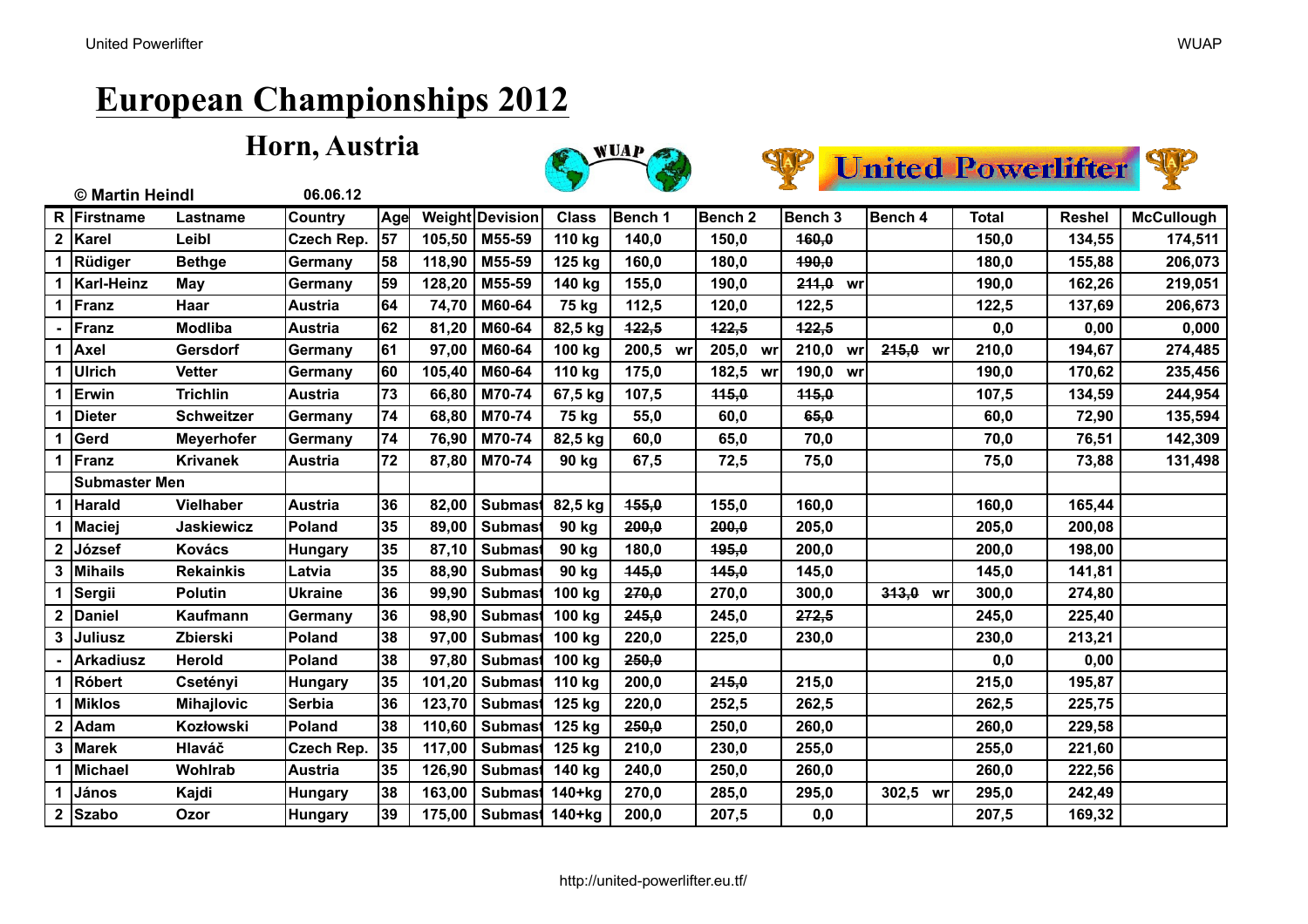





|                | © Martin Heindl |                     | 06.06.12        |     |        |                 |              |         |                    |                |             |       |               |                   |
|----------------|-----------------|---------------------|-----------------|-----|--------|-----------------|--------------|---------|--------------------|----------------|-------------|-------|---------------|-------------------|
|                | R Firstname     | Lastname            | <b>Country</b>  | Age |        | Weight Devision | <b>Class</b> | Bench 1 | Bench <sub>2</sub> | <b>Bench 3</b> | Bench 4     | Total | <b>Reshel</b> | <b>McCullough</b> |
|                | <b>Open Men</b> |                     |                 |     |        |                 |              |         |                    |                |             |       |               |                   |
| 1              | Sandro          | <b>Kreller</b>      | Germany         | 31  | 66,80  | Open            | 67,5 kg      | 160,0   | 165,0              | 170,0          |             | 170,0 | 212,84        |                   |
| 1              | Steffen         | <b>Hackbart</b>     | Germany         | 28  | 73,40  | Open            | 75 kg        | 180,0   | 190,0              | 200,0          |             | 200,0 | 228,60        |                   |
|                | <b>Daniel</b>   | <b>Tatarka</b>      | <b>Slovakia</b> | 28  | 81,00  | Open            | 82,5 kg      | 180,0   | 192,5              | 200,0          |             | 200,0 | 208,80        |                   |
|                | Marcin          | <b>Dziubinski</b>   | Poland          | 27  | 82,50  | Open            | 82,5 kg      | 170,0   | 185,0              | 200,0          |             | 200,0 | 205,80        |                   |
| 3              | <b>Lukasz</b>   | <b>Arbuzinski</b>   | Poland          | 25  | 80,10  | Open            | 82,5 kg      | 490,0   | 190,0              | 190,0          |             | 190,0 | 200,26        |                   |
| 4              | <b>I</b> lvan   | <b>Somko</b>        | <b>Ukraine</b>  | 27  | 82,00  | Open            | 82,5 kg      | 95,0    | 100,0              | 100,0          |             | 100,0 | 103,40        |                   |
|                | lHelmut         | <b>Pignitter</b>    | <b>Austria</b>  | 36  | 90,00  | Open            | 90 kg        | 260,0   | 265,0              | 265,0          |             | 265,0 | 256,79        |                   |
| $\mathbf{2}$   | Krzystof        | Zakrzewski          | <b>Poland</b>   | 34  | 89,60  | Open            | 90 kg        | 230,0   | 240,0              | 245,0          |             | 245,0 | 238,14        |                   |
| 3              | Milan           | Gejdoš              | <b>Slovakia</b> | 32  | 88,50  | Open            | 90 kg        | 205,0   | 220,0              | 232,5          |             | 232,5 | 227,62        |                   |
| 4              | Dawid           | <b>Deptuch</b>      | Poland          | 25  | 89,40  | Open            | 90 kg        | 220,0   | 220,0              | 232,5          |             | 232,5 | 226,46        |                   |
| 5              | <b>Łukasz</b>   | <b>Marcinkowski</b> | <b>Poland</b>   | 25  | 89,70  | Open            | 90 kg        | 210,0   | 230,0              | 232,5          |             | 232,5 | 225,99        |                   |
| 6              | <b>Mariusz</b>  | <b>Kominek</b>      | Poland          | 28  | 89,00  | Open            | 90 kg        | 220,0   | 230,0              | 242,5          |             | 230,0 | 224,48        |                   |
| $\overline{7}$ | Yuriy           | <b>Telychko</b>     | <b>Ukraine</b>  | 23  | 88,60  | Open            | 90 kg        | 185,0   | 200,0              | 200,0          |             | 200,0 | 195,80        |                   |
|                | Michal          | <b>Wilk</b>         | Poland          | 30  | 99,80  | Open            | 100 kg       | 305,0   | 315,0<br>wr        | 320,0<br>wr    |             | 320,0 | 293,12        |                   |
| $\mathbf 2$    | Bernhard        | <b>Schwab</b>       | <b>Austria</b>  | 33  | 99,70  | Open            | 100 kg       | 275,0   | 287,5              | 300,0          |             | 287,5 | 263,64        |                   |
| 3              | Heiko           | Fritsch             | Germany         | 32  | 94,00  | Open            | 100 kg       | 215,0   | 220,0              | 225,0          |             | 225,0 | 211,95        |                   |
|                | <b>Markus</b>   | <b>Hermann</b>      | <b>Austria</b>  | 29  | 98,30  | Open            | 100 kg       | 215,0   | 220,0              | 225,0          |             | 225,0 | 207,45        |                   |
| 5              | Mykhayo         | <b>Stadnyk</b>      | <b>Ukraine</b>  | 29  | 98,30  | Open            | 100 kg       | 165,0   | 175,0              | 180,0          |             | 175,0 | 161,35        |                   |
|                | Piotr           | Herold              | Poland          | 28  | 99,40  | Open            | 100 kg       | 305,0   | 305,0              | 315,0          |             | 0,0   | 0,00          |                   |
|                | Anton           | <b>Begalko</b>      | <b>Ukraine</b>  | 25  | 107,80 | Open            | 110 kg       | 300,0   | 315,0              | 330,5<br>wr    | 340,0<br>wr | 330,5 | 294,15        |                   |
| $\mathbf{2}$   | Krzysztof       | Celiński            | Poland          | 27  | 100,50 | Open            | 110 kg       | 240,0   | 250,0              | 270,0          |             | 250,0 | 228,25        |                   |
| $\mathbf{3}$   | <b>Attila</b>   | Sándor              | <b>Hungary</b>  | 30  | 106,10 | Open            | 110 kg       | 205,0   | 217,5              | 222,5          |             | 222,5 | 199,14        |                   |
| 4              | Franz           | <b>Brunner</b>      | Austria         | 39  | 109,60 | Open            | 110 kg       | 200,0   | 210,0              | 222,5          |             | 222,5 | 197,14        |                   |
|                | 5 Kevin         | Gundi               | <b>Swiss</b>    | 25  | 110,00 | Open            | 110 kg       | 210,0   | 210,0              | 220,0          |             | 210,0 | 185,85        |                   |